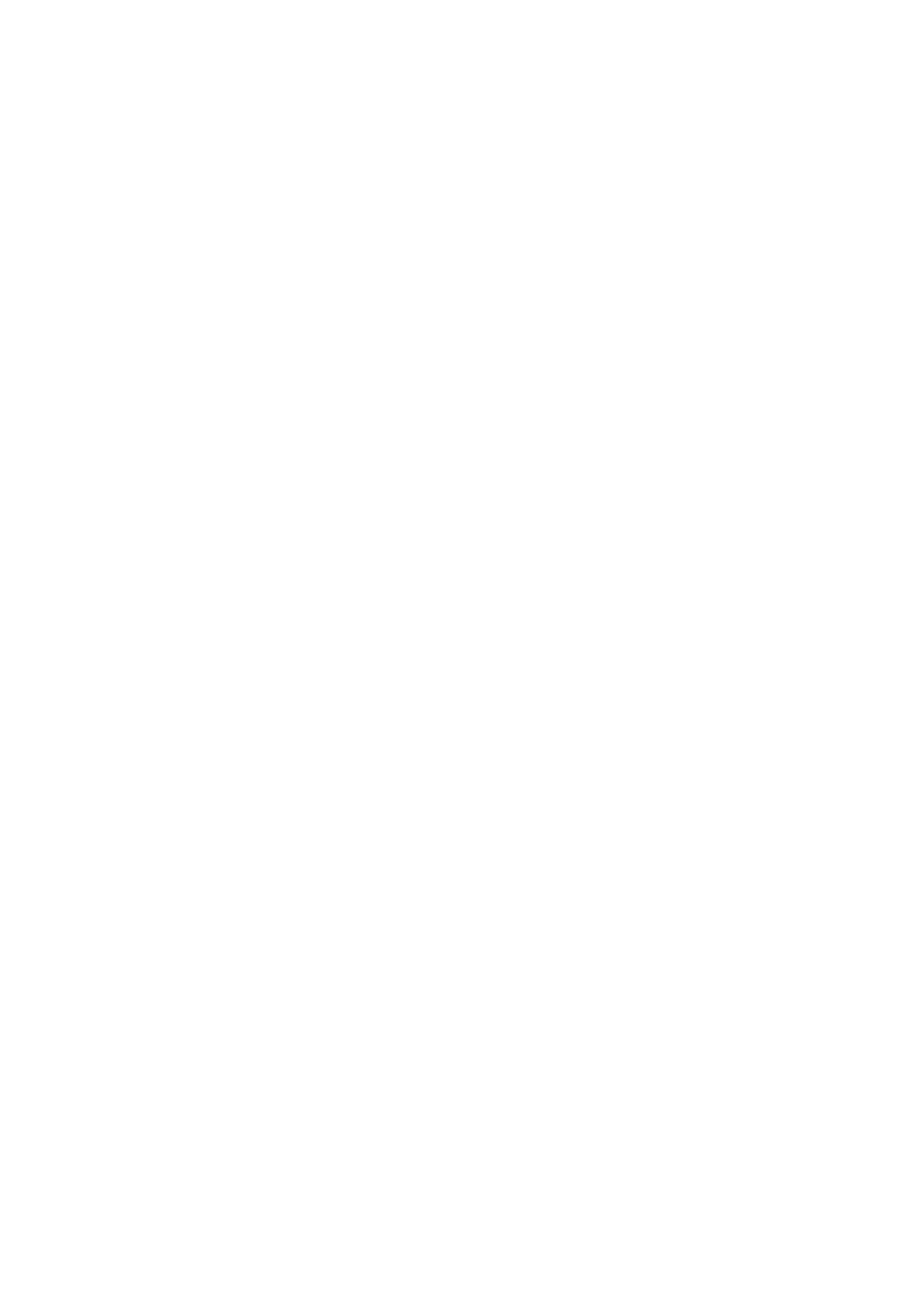## **Introduction**

- **1.** The International Labour Conference evaluated the impact of the ILO Declaration on Social Justice for a Fair Globalization, 2008 (Social Justice Declaration) at its 105th Session (2016), and adopted a resolution on Advancing Social Justice through Decent Work (the resolution). The resolution requests the Director-General to "submit to the Governing Body, in March 2017, proposals for a programme of work to give effect to the outcome of the present evaluation, including specific deadlines and appropriate measurable targets and indicators"<sup>1</sup>
- **2.** The present document summarizes the findings, key messages and calls for action in the resolution. It further describes the purpose, scope and areas of action of the proposed programme of work, which has been developed through extensive consultations across the Office and with constituents. The appendix lists concrete actions to give effect to the outcome of the evaluation with specific deadlines, targets and indicators, where appropriate.

# **A. The evaluation of the impact of the Social Justice Declaration: Findings, key messages and calls for action**

- **3.** The Conference noted that the Social Justice Declaration had served as a reference point for Members and as an overarching organizing framework for the ILO to provide support to its Members. The Social Justice Declaration was found to be "more relevant today than ever to address global, regional and national challenges and to have a decisive impact on the implementation of the 2030 Agenda for Sustainable Development (2030 Agenda)".
- **4.** The resolution constitutes a powerful tripartite endorsement of the Declaration and continued commitment to the Decent Work Agenda. Through the resolution the Organization and its tripartite Members have reaffirmed that the four strategic objectives – employment, social protection, social dialogue and tripartism, and fundamental principles and rights at work, with gender and non-discrimination also as cross-cutting issues – continue to be a highly relevant contemporary expression of the ILO's mandate.
- **5.** The resolution reiterates the principles of promoting the four inseparable, interrelated and mutually supportive strategic objectives in an integrated way, adapting efforts to the specific needs and circumstances of each country, and encouraging solidarity and cooperation among Members and fostering partnerships for policy coherence at national, regional and international levels. It underscores the critical importance of advancing an integrated approach to decent work by playing a full and more active role in the framework of the 2030 Agenda, and by better equipping the ILO for its second century in pursuit of the Centenary Initiatives leading up to and beyond the ILO centenary in 2019.
- **6.** The resolution further acknowledges that "Members have faced complex choices in prioritizing their efforts to advance decent work in an integrated way". In this regard, it calls for strengthened efforts by the Organization, the Office and the tripartite constituents to achieve the full potential of the Social Justice Declaration.

<sup>&</sup>lt;sup>1</sup> The [resolution,](http://www.ilo.org/wcmsp5/groups/public/---ed_norm/---relconf/documents/meetingdocument/wcms_497583.pdf) para.  $17(c)(iii)$ .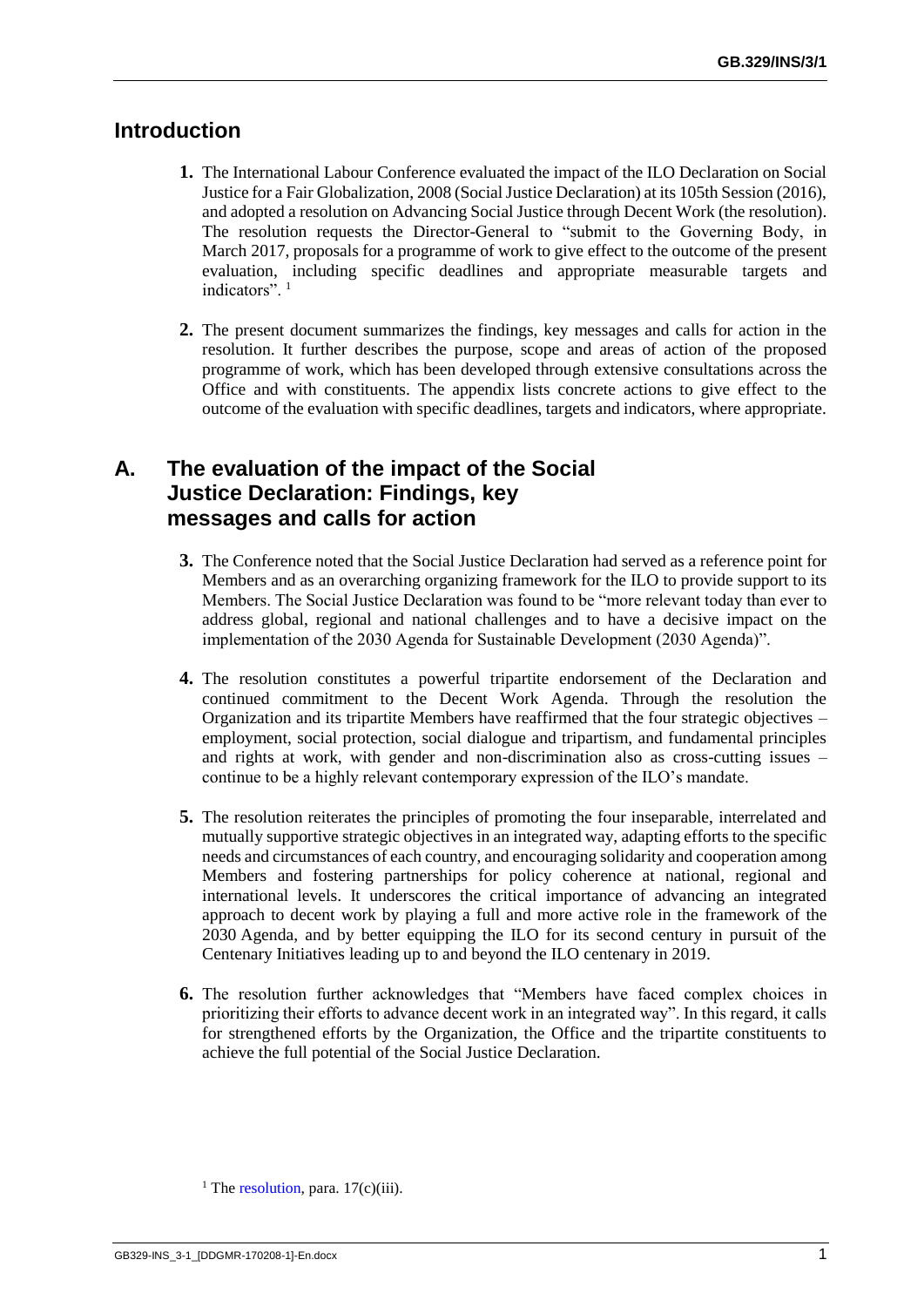- **7.** When it comes to actions by Members, in addition to those outlined in Part II.B of the Social Justice Declaration itself, the resolution calls on member States to:
	- (a) mainstream the Decent Work Agenda in the implementation of the 2030 Agenda, including in national and regional strategies for sustainable development;
	- (b) step up action with a view to achieving progressively the ratification and implementation of the fundamental and governance Conventions;
	- (c) promote policy coherence across ministries and integrate decent work into national policies. These efforts could include, where appropriate, effective consultations among concerned ministries and with social partners; and
	- (d) promote sustainable enterprises.
- **8.** The Conference further calls upon the ILO to make the best use of all its means of action to effectively assist its Members in the following six areas: (i) standards system; (ii) recurrent discussions; (iii) strengthening the results-based framework and Decent Work Country Programmes (DWCPs); (iv) institutional capacity building; (v) research, information collection and sharing; and (vi) partnerships and policy coherence for decent work.

## **B. Purpose and scope of the proposed programme of work**

- **9.** The realization of the full potential of the Social Justice Declaration relies on concerted and coordinated efforts by the Organization, its Members and the Office. The purpose of the proposed programme of work is to give effect to the outcome of the evaluation and to promote joint efforts by the ILO and its Members to achieve the full potential of the Social Justice Declaration.
- **10.** The programme of work is structured around the action-oriented elements outlined in the resolution, and in particular the six abovementioned areas of action by the ILO, which will be pursued in an integrated and comprehensive manner. It further takes into account the commitments, guiding principles and strategic direction set out in the resolution, which must inform all ILO action and Members' efforts in the coming years. The appendix provides an overview of all of the proposed actions by the Office and the Governing Body to assist Members in their ongoing and new efforts to give effect to the outcome of the evaluation. The overall approach to implementing these actions is described in section C below.
- **11.** The proposed programme of work builds on the ongoing work of the ILO to advance social justice through decent work. This includes, for instance, the promotion of sustainable enterprises as a means to generate productive and decent employment that contributes to poverty reduction and sustainable development, as well as the ongoing support to Members' efforts towards ratification and implementation of standards, progressively increasing coverage of each of the strategic objectives. Going forward, a majority of the actions called for in the resolution has been or will be incorporated into existing and future ILO strategic plans, programmes and budgets and related strategies, as well as the seven Centenary Initiatives and the process of continuous improvement of ILO management spearheaded by the Business Process Review.
- **12.** The Governing Body and the Office have already taken concrete steps to give effect to the actions called for in the resolution, including, but not limited to: (i) the adoption by the Governing Body in November 2016 of a shorter cycle of recurrent discussions;  $2$  (ii) the

<sup>&</sup>lt;sup>2</sup> Se[e GB.328/INS/5/2](http://www.ilo.org/wcmsp5/groups/public/---ed_norm/---relconf/documents/meetingdocument/wcms_531408.pdf) and [GB.328/PV/Draft,](http://www.ilo.org/wcmsp5/groups/public/---ed_norm/---relconf/documents/meetingdocument/wcms_543114.pdf) para. 102.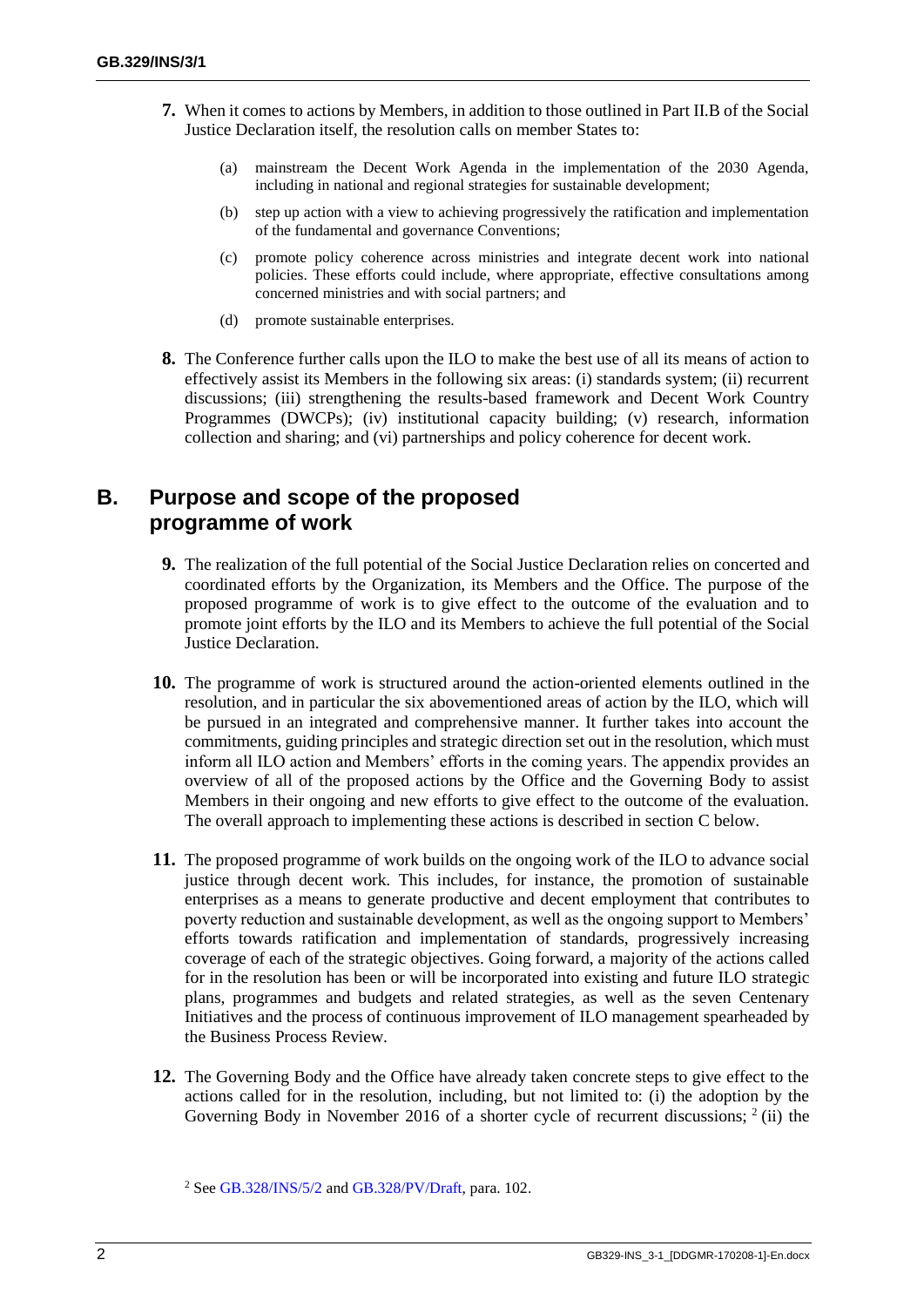endorsement of the ILO's Strategic Plan for 2018–21 that follows up on the evaluation of the impact of the Social Justice Declaration;  $3$  and (iii) the decision to make use of the 2017, 2018 and 2019 March Governing Body sessions as a platform for tripartite discussion of the ILO contribution to annual reviews of decent work-related themes and Sustainable Development Goals (SDGs) by the United Nations High-level Political Forum on Sustainable Development (HLPF). <sup>4</sup>

- **13.** In this context, the proposed programme of work provides an overview and framework for coordinating and informing ongoing activities and new actions to advance decent work in a coherent and complementary manner. The new strategies and actions set out in the appendix supplement the ILO's Strategic Plan for 2018–21, and provide guidance for the planning and implementation of upcoming programmes and budgets as well as for the implementation of the seven Centenary Initiatives.
- **14.** In light of the time span of the next cycle of recurrent discussions, the time frame for the programme of work is proposed to be from March 2017 to December 2023. However, most of the actions are pragmatically set out to be achieved by 2021, and particularly during the period leading up to the ILO Centenary in 2019. This leaves space for adjustments in light of the outcome of the Conference to mark the centenary in June 2019 and of the mid-term review of the programme of work, which is proposed for November 2019 (see paragraph 42 below).

# **C. Priority areas for action by the ILO**

#### **Standards system**

- **15.** The resolution highlights that "more work is needed to improve the implementation and ratification of standards" and recognizes that "the ILO is enhancing its work on standards policy, notably through the Standards Initiative". It places emphasis on the coordination between recurrent discussions and the outcomes of the Standards Initiative, including by exploring options for making better use of article 19, paragraphs  $5(e)$  and  $6(d)$ , of the Constitution.<sup>5</sup>
- **16.** This priority area for action should be considered in close relation with the other three priority areas of action with an explicit standards-related component. <sup>6</sup> Establishing actionable linkages between the standards-related components of these four priority areas is key in ensuring that actions at the institutional and policy levels and actions taken by member States are mutually reinforcing.
- **17.** The Standards Initiative comprises two components: the Standards Review Mechanism and the consolidation of tripartite consensus on an authoritative supervisory system. A number of steps have already been taken to give effect to the resolution in the context of the

<sup>3</sup> See [GB.328/PFA/1.](http://www.ilo.org/wcmsp5/groups/public/---ed_norm/---relconf/documents/meetingdocument/wcms_531677.pdf)

<sup>5</sup> These provisions concern the submission of reports by Members, at the request of the Governing Body, to show the effect given to unratified Conventions and Recommendations and state the difficulties which prevent or delay the ratification of the Convention(s) in question.

<sup>6</sup> The three priority areas of action are: 15.2 (recurrent discussions); 15.6 (partnership and policy coherence for decent work); and C (action by member States, para. 16).

<sup>4</sup> See [GB.328/PV/Draft,](http://www.ilo.org/wcmsp5/groups/public/---ed_norm/---relconf/documents/meetingdocument/wcms_543114.pdf) para. 130.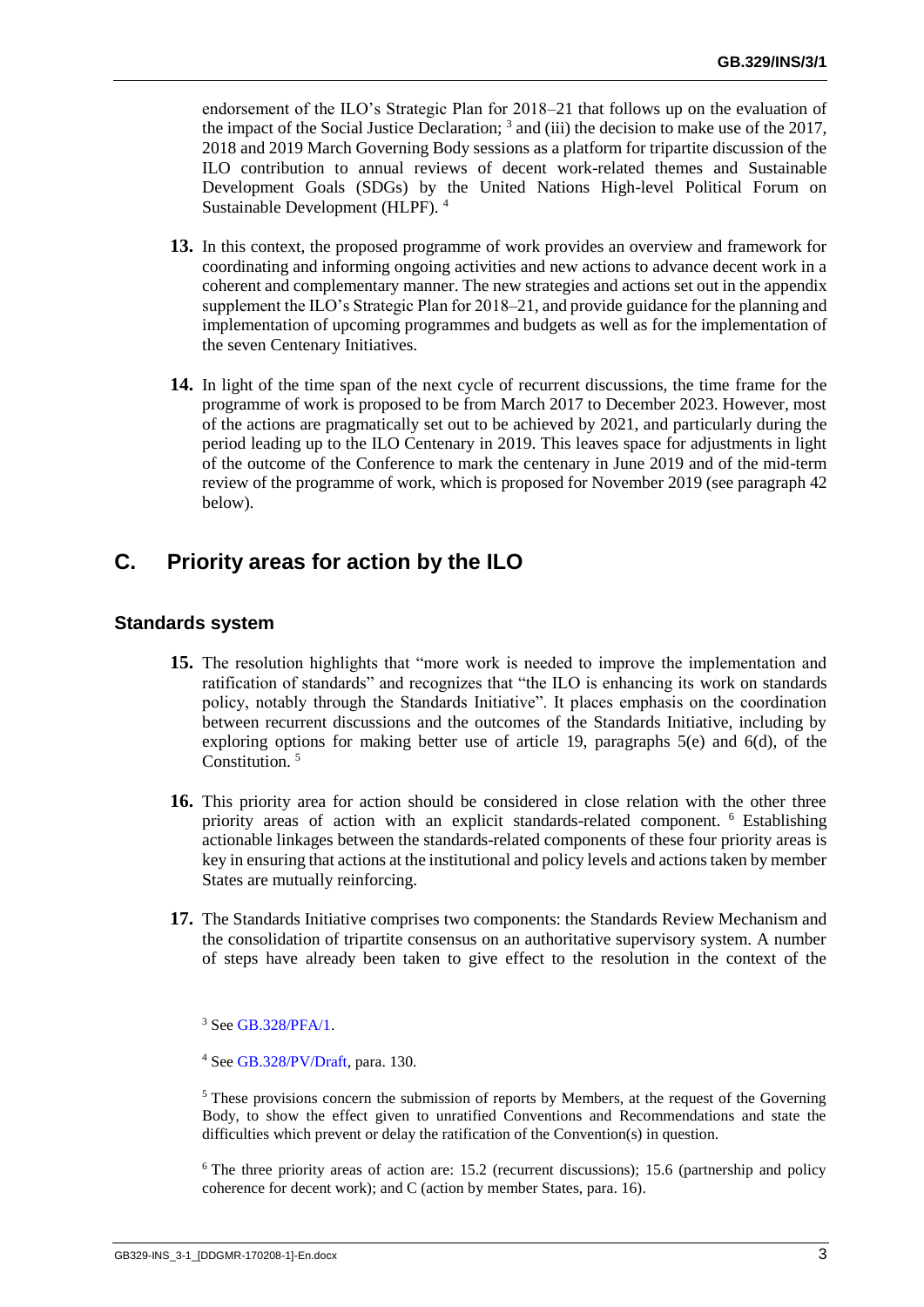implementation of the Standards Initiative. The coordination between recurrent discussions and the outcomes of the Standards Initiative will continue under the new five-year cycle of recurrent discussions on the basis of the decisions to be taken by the Governing Body in particular on the implementation of the Standards Initiative.

**18.** In particular, the ongoing process of consolidating tripartite consensus on an authoritative supervisory system may consider, among other issues, the options for a better use of article 19, paragraphs 5(e) and 6(d), of the Constitution, taking into account the need to ensure that future steps would not increase the reporting obligations of member States.<sup>7</sup>

#### **Recurrent discussions**

- **19.** As called for in the resolution, the Office submitted detailed proposals relating to the modalities of recurrent discussions to the November 2016 session of the Governing Body, which adopted a new five-year cycle for recurrent discussions with the following sequence of strategic objectives: social dialogue and tripartism in 2018; social protection (social security) in 2020; employment in 2021; social protection (labour protection) in 2022; and fundamental rights and principles at work in 2023.
- **20.** The Governing Body also provided guidance to the proposed framework for recurrent discussions, and requested the Office to prepare a revised framework for deliberation and adoption at its November 2017 session. The framework will cover, inter alia, the preparation of the Office report for recurrent discussions; the organization of recurrent discussions at the Conference; the outcome of recurrent discussions and its follow-up; and the linkages and synergies between General Surveys and recurrent discussions. The purpose of the framework is to better focus recurrent discussions and to ensure that they are grounded in current realities and challenges of Members, to assess the results of ILO activities in respect of the strategic objectives, and inform ILO strategic planning, programme, budget and other governance decisions.
- **21.** The Office will prepare and submit to the November 2017 Governing Body session a revised framework for effective functioning of future recurrent discussions, and will commence to apply the framework in its preparation of the recurrent discussion for the 107th Session of the Conference (June 2018).

#### **Strengthening the results-based framework and Decent Work Country Programmes**

- **22.** The Office and the Governing Body have already taken steps to strengthen the results-based framework and DWCPs as called for in the resolution. The ILO's Strategic Plan for 2018–21 is firmly grounded in the Social Justice Declaration and the resolution, and its progress in implementation will be tracked in light of the principles and policies contained in these two instruments. The next programme implementation report will be used as a vehicle to review the Programme and Budget for 2016–17, framed in light of the Social Justice Declaration and the resolution.
- **23.** The programmatic proposals through which the strategic plan will be translated into action, as set out in the Programme and Budget proposals for 2018–19, contain an improved results framework, conducive to assessing the results of ILO action and its contribution to the achievement of the four strategic objectives in an integrated manner. In an effort to

<sup>7</sup> GB.329/INS/5.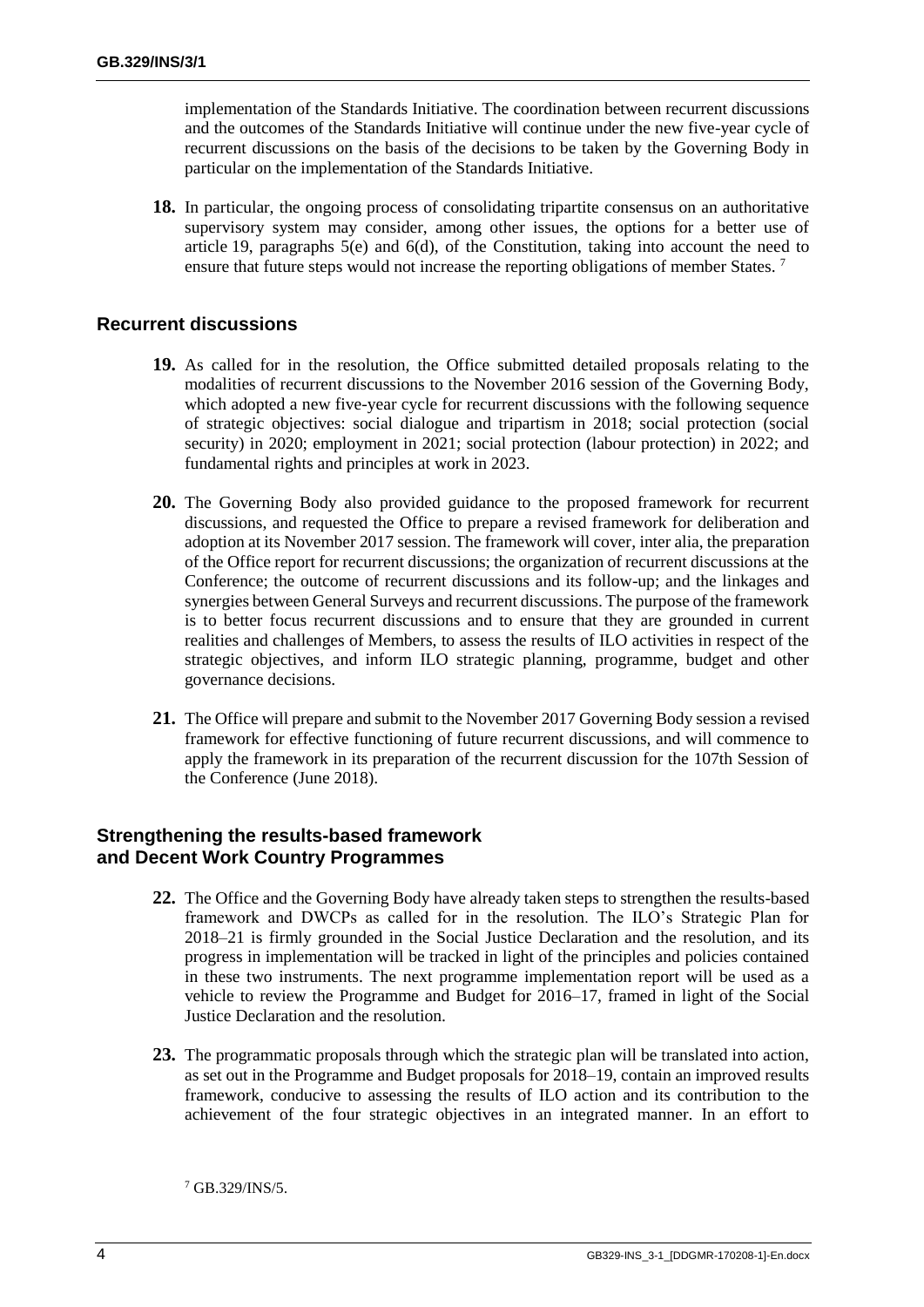continuously improve the ILO's results framework, results at the outcome level have been linked to specific global SDG indicators which measure impact. These are indicators for which the ILO is the custodian agency. Efforts will continue to be made to strengthen member States' capacity to monitor and evaluate progress towards relevant SDG targets, including through indicators identified at the national level. Notwithstanding the need to maintain consistency and coherence in the results framework over the strategic plan period 2018–21, in preparation for the Programme and Budget proposals for 2020–21, the Office will further review and, if appropriate, improve its results framework, including in terms of drawing on good practices from other organizations.

- **24.** In responding to the call for better assessing results of how the ILO's programme and budget has contributed to advancing decent work in an integrated manner, it is proposed to integrate the current reporting on policy outcomes  $\delta$  within the framework of the four strategic objectives. Policy outcomes could be identified as either directly or indirectly contributing to the implementation of each of the four strategic objectives, and be organized into four items corresponding to each of the strategic objectives to be reviewed by the Governing Body in its two March and two November sessions in the biennium concerned. Reporting on progress on the plans of action requested by the Conference and endorsed by the Governing Body for the corresponding strategic objective could be coordinated or, where appropriate, integrated into the consolidated reporting. This would lead to a more streamlined, strategic and coherent approach to reporting on policy outcomes to the Governing Body, and foster improved coordination across and between policy outcomes in an integrated pursuit of the four strategic objectives. Detailed proposals for the integrated outcome policy reporting will be developed and submitted to the November 2017 Governing Body session, with the aim of piloting it in the 2018–19 biennium.
- **25.** New ILO guidance on DWCPs, which was developed and finalized in light of the resolution, is being used to develop new DWCPs in all regions. Going forward, the Office will systematically apply the Quality Assurance Mechanism for DWCPs so that they can be assessed in terms of the degree to which they comprise integrated and balanced strategies to promote all strategic objectives and the cross-cutting issues, in the context of the specific priorities identified by the national tripartite constituents. These new DWCPs will be overseen by tripartite steering committees or similar forums to ensure greater ownership and, ultimately, to increase impact. They will be better aligned with the new generation of United Nations Development Assistance Frameworks (UNDAFs) or equivalent planning frameworks at the country level, national sustainable development strategies and the 2030 Agenda. In this regard, the Office will develop new capacity-building tools for ILO staff and constituents to enable them to play a stronger role in the design, monitoring, review and evaluation of new DWCPs.
- **26.** Furthermore, the Office will submit to the November 2017 Governing Body session a new evaluation policy, followed by an evaluation strategy for 2018–21 to give effect to the findings and lessons learned from the recently completed independent evaluation of the ILO's evaluation function. <sup>9</sup> Improving the evaluation and accountability culture will remain a priority and warrants closer engagement with and strengthening the capacity of governments and social partners.

<sup>9</sup> GB.329/PFA/8.

<sup>8</sup> On 17 November 2015, the screening group proposed to include in the agenda of each spring and each autumn Governing Body session of the 2016–17 biennium the discussion of the ten policy outcomes.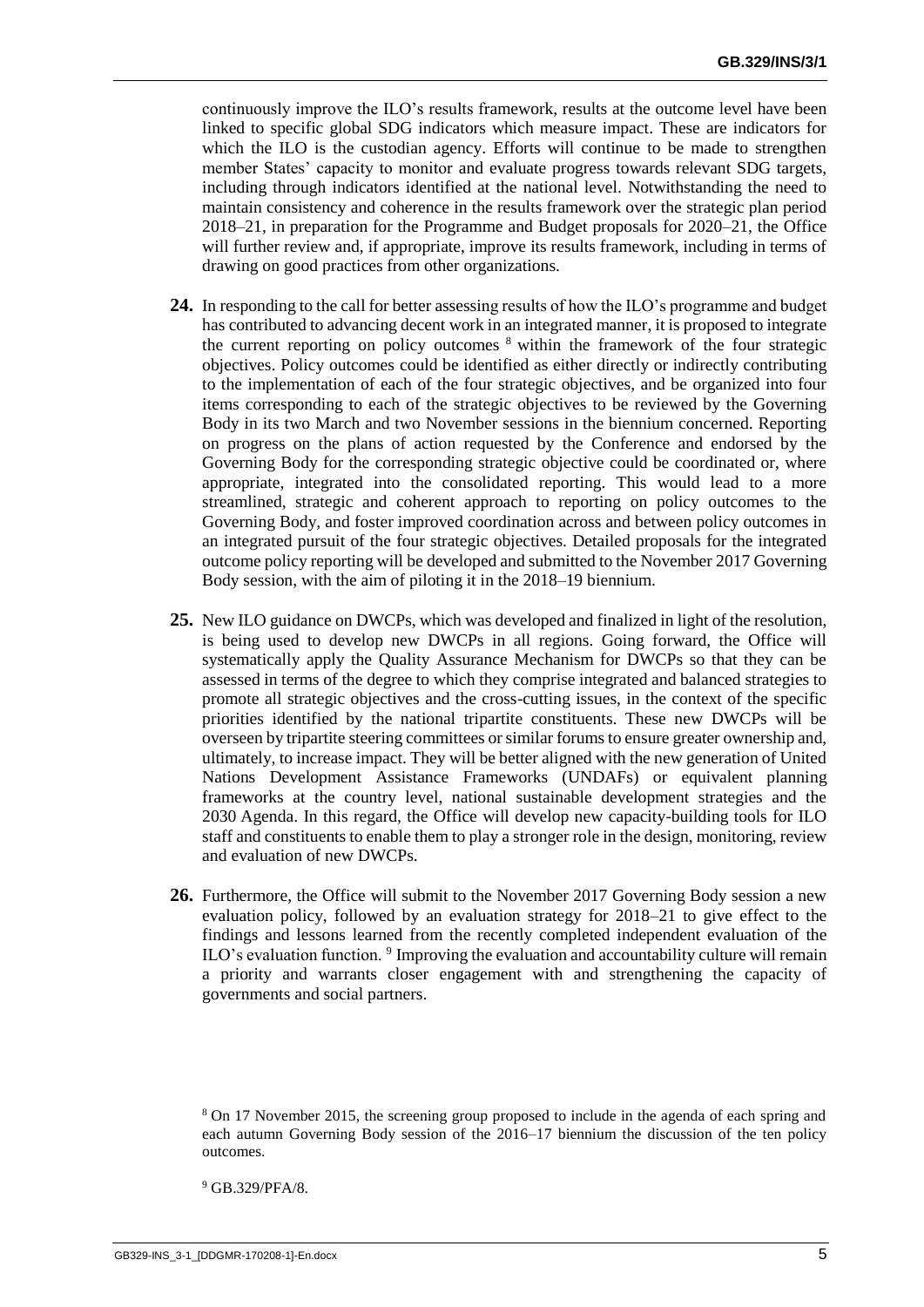#### **Institutional capacity development**

- **27.** All programme and budget outcomes, most DWCPs and many technical cooperation projects contain outputs or activities on capacity development for constituents, and the International Training Centre of the ILO in Turin (Turin Centre) plays a significant role in providing training for developing the capacities of both constituents and ILO staff. However, as highlighted in the Office report for the Conference's evaluation of the impact of the Social Justice Declaration, <sup>10</sup> there is a need for a more strategic and systematic approach to developing the institutional capacity of constituents, and to monitor and measure the results of such capacity development efforts in a comparable and coherent manner. It is therefore proposed that the Office develop and submit to the November 2018 session of the Governing Body a strategy for developing the institutional capacity of constituents – including through the Turin Centre – to achieve the aims of the Social Justice Declaration.
- **28.** The proposed strategy will build on findings from the forthcoming independent evaluation of the ILO's capacity-building efforts covering all tripartite constituents in 2018, <sup>11</sup> with a particular focus on how capacity development can become more focused on outcomes rather than outputs in support of the long-term sustainability of labour market institutions. It will comprise capacity development activities which will strengthen the knowledge and skills of constituents, particularly workers' and employers' organizations, and that support institutional structures and processes so that government organizations, trade unions or employers' associations can efficiently meet their mission and goals in a sustainable way. It will be developed jointly with the Bureau for Workers' Activities, the Bureau for Employers' Activities, the Turin Centre and various other ILO departments and offices as well as recognized external partners committed to the advancement of decent work.
- **29.** Moreover, the Office report also highlighted a lack of awareness and understanding of the Social Justice Declaration and its integrated approach to decent work. In line with the resolution's call for greater awareness and ownership of the Social Justice Declaration, it is therefore proposed that the Office incorporates into the new capacity development strategy and its new knowledge strategy (see below) a set of specific measures to strengthen the awareness and understanding among constituents, ILO and United Nations staff of the aims and principles of the Social Justice Declaration, and particularly how it can be applied as an instrument to guide Members' actions to advance social justice through the integrated approach to decent work, including in the context of the 2030 Agenda.

### **Research, information-collection and sharing**

**30.** The Social Justice Declaration and the resolution underscore the strategic importance of enhancing the ILO's knowledge base and knowledge sharing in achieving its mandate. The Organization has actively invested in these areas and will continue to strengthen its efforts to make the ILO a global centre of excellence for the production, use, compilation, dissemination and sharing of knowledge on the world of work. In line with the resolution, the Office will develop and submit a new Knowledge Strategy for 2018–21 to the Governing Body in November 2017.

<sup>10</sup> ILO: *[Advancing social justice: Reviewing the impact of the ILO Declaration on Social Justice for](http://www.ilo.org/wcmsp5/groups/public/---ed_norm/---relconf/documents/meetingdocument/wcms_465464.pdf)  [a Fair Globalization](http://www.ilo.org/wcmsp5/groups/public/---ed_norm/---relconf/documents/meetingdocument/wcms_465464.pdf)*, Report VI, International Labour Conference, 105th Session, Geneva, 2016.

<sup>11</sup> An "institutional" independent evaluation of the ILO's capacity-building efforts (covering all tripartite constituents) is on the ILO Evaluation Office's rolling workplan for 2018.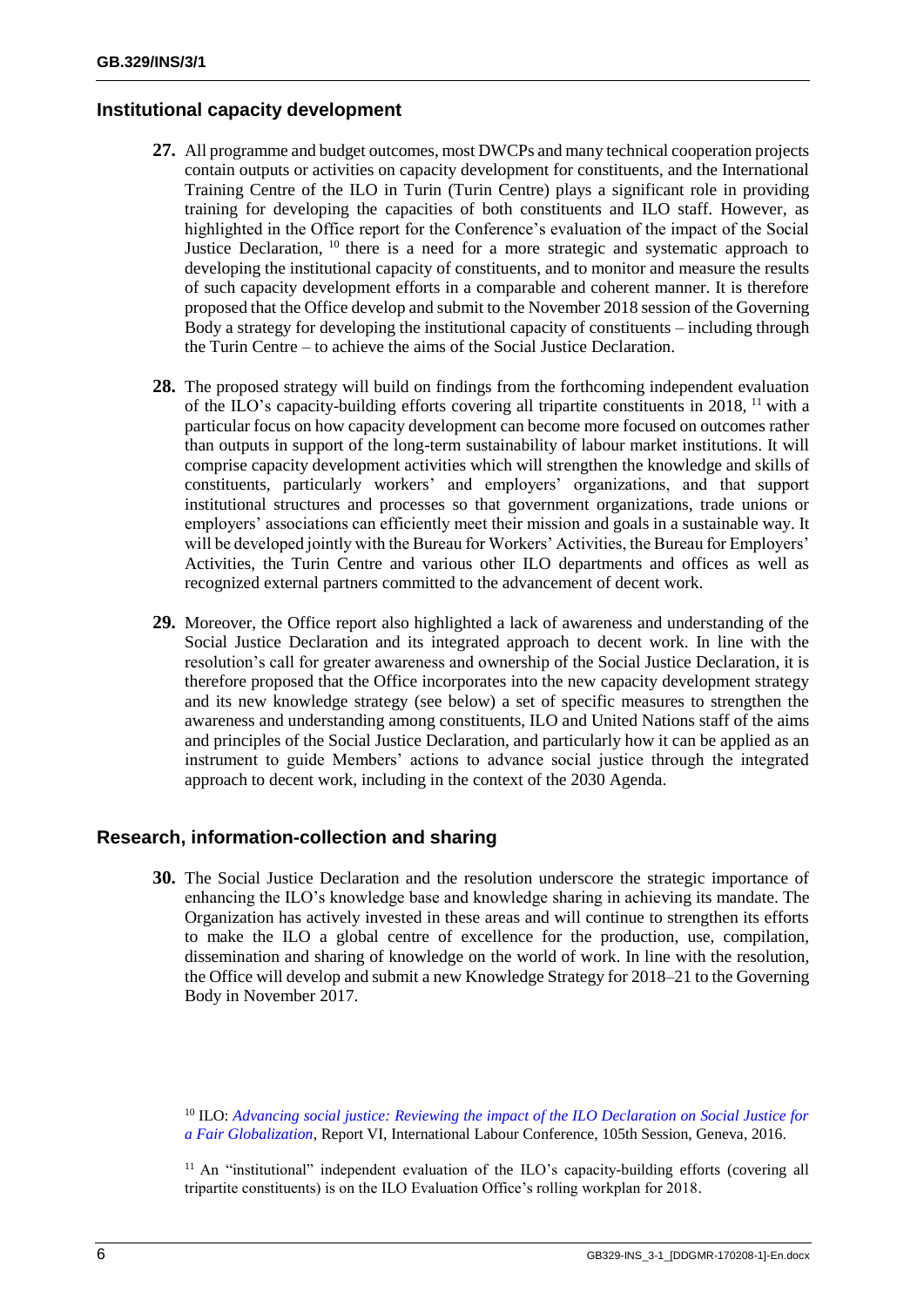- **31.** The Knowledge Strategy will draw on findings from the ongoing Office review of ILO knowledge-sharing practice and cover all elements in paragraph 15.5 of the resolution. Particular efforts will be devoted to: strengthening the ILO's policy-oriented and evidence-based research to support policy dialogue; improving ILO data and statistics with a more consolidated and coherent statistics system; promoting effective knowledge-sharing practices across the whole Office; and improving knowledge dissemination and brokerage.
- **32.** The Office will continue to strengthen evidence-based research through the publishing of the high-quality flagship reports, namely the *World Employment and Social Outlook*, the *Global Wage Report* and the *World Social Protection Report*. More attention will be given to a more focused and coordinated research agenda responding to the challenges of the world of work and needs of the constituents, and particularly in support of the Future of Work Initiative and the achievement of SDG 8 on inclusive growth and decent work and other decent work-related goals and targets of the 2030 Agenda. The Office will also introduce country policy studies to promote tripartite sharing of experiences and good practices. Such studies, which may be in the context of voluntary peer reviews, should they be introduced by the Governing Body, <sup>12</sup> would contribute to future recurrent discussions of each strategic objective.
- **33.** The Office will continue to enhance ILOSTAT <sup>13</sup> to ensure that it remains the most comprehensive labour and decent work statistics repository in the world. This includes filling existing data gaps, supporting member States to submit accurate and internationally comparable data, and keeping it up to date and easily accessible through user-friendly platforms. The need to fill existing gaps and process more data sets provided by member States will enable the Office to provide more and better open data to constituents in general, and to policy-makers in particular, in support of an integrated approach to decent work.
- **34.** With regard to the call in the resolution to further develop a framework for decent work indicators and to support Members' capacity to monitor and report progress towards the SDGs, the Office will prepare a proposal for how the ILO will monitor decent work-related indicators as part of the implementation of the global indicator framework for monitoring SDGs. The Office will submit the proposal to the Governing Body for discussion and approval after the SDG monitoring system has been adopted by the UN General Assembly and has been discussed with the tripartite constituents at the 20th International Conference of Labour Statisticians in October 2018. The proposal will take into consideration the decent work-related global SDG indicators, particularly those for which the ILO is the custodian agency, but also the indicators identified at the national level, and in doing so it will build on past work done by the Office on measuring decent work. The proposal will include a plan to assist and enhance Members' capacity to produce and use statistics and information covering all four strategic objectives as well as gender equality and non-discrimination.

### **Partnerships and policy coherence for decent work**

**35.** As called for in the resolution, the Office will develop and submit for the November 2017 session of the Governing Body a strategy for promoting decent work through partnerships and policy coherence, with a special focus on promoting inclusive growth and decent work at the country level with international and regional economic institutions. The strategy will set out what the ILO hopes to achieve by intensifying its collaboration with key

<sup>&</sup>lt;sup>12</sup> See Governing Body decision in [GB.328/PV/Draft,](http://www.ilo.org/wcmsp5/groups/public/---ed_norm/---relconf/documents/meetingdocument/wcms_543114.pdf) para. 489.

<sup>13</sup> [http://www.ilo.org/ilostat.](http://www.ilo.org/ilostat)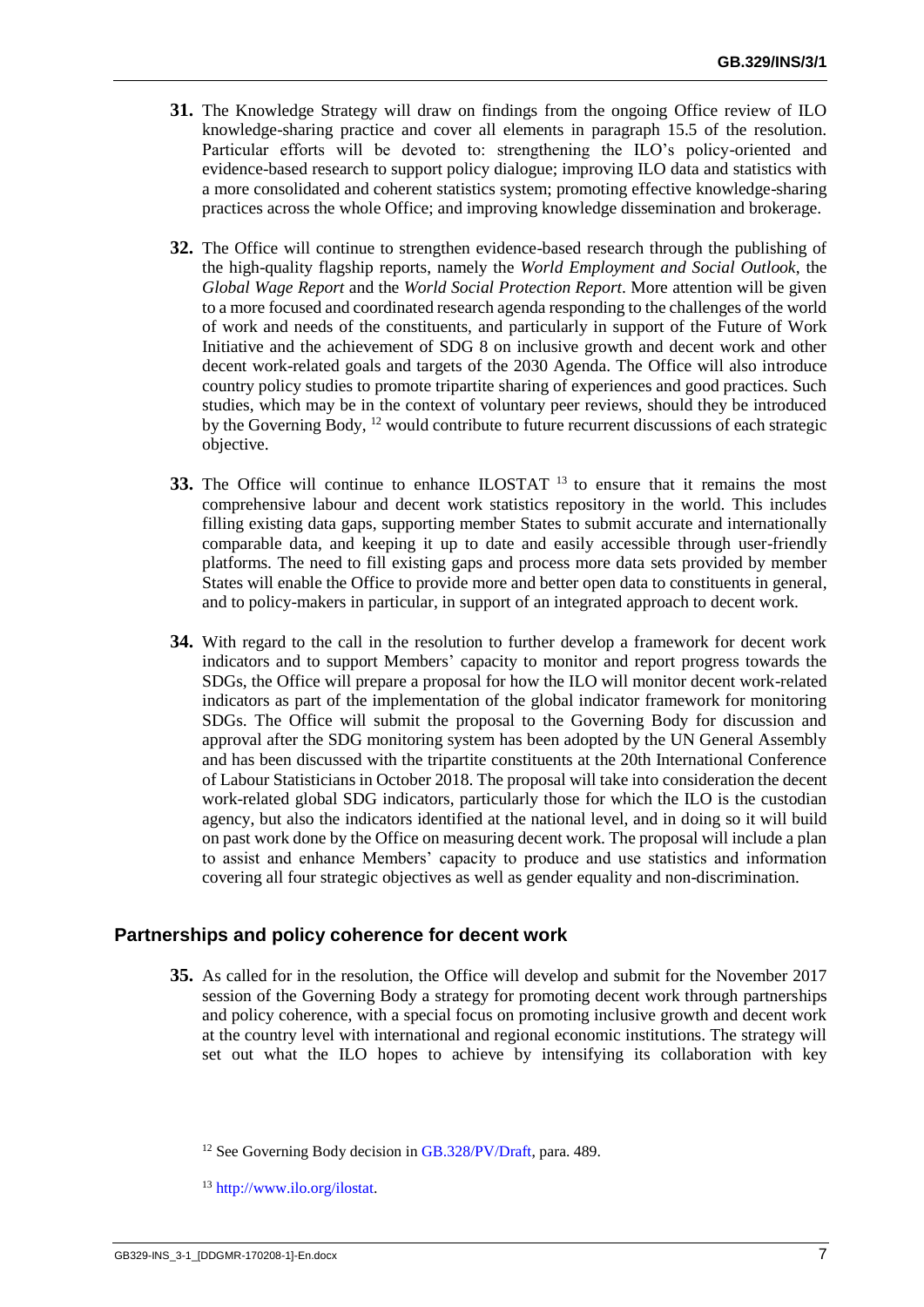organizations and leading institutions at the global, regional and national level, as well as how it will do so in a way that advances an integrated approach to decent work.

- **36.** The Office is developing a Resource Platform for Decent Work and Sustainable Development to strengthen the capacity of constituents to advance decent work in the context of the 2030 Agenda. Furthermore, the Office continues to lead or contribute to a number of issue-based alliances related to SDG 8 as well as other decent work-related goals of the 2030 Agenda with the involvement of the tripartite constituents.
- **37.** With regard to considering the possibility of a high-level tripartite exchange on the role of decent work in the 2030 Agenda and the ILO's leadership on decent work-related goals, the Office proposes that such a decision be taken at a later stage in light of the experience and lessons learned from the tripartite discussions at the 2017, 2018 and 2019 March Governing Body sessions on the ILO contribution to annual reviews by the HLPF as well as from the high-level interactive exchange to be organized as part of the recurrent discussions at the Conference in June 2018.
- **38.** It is further proposed that the Office develop and submit to the November 2018 session of the Governing Body a new development cooperation strategy. This would build on the Conference's general discussion of effective development cooperation in support of the SDGs at its 107th Session (June 2018). It would further guide the efforts of the Office to promote the implementation of SDG 17 of the 2030 Agenda<sup>14</sup> and to attract additional resources for the achievement of the full potential of the Social Justice Declaration. Guided by the Enterprises Initiative, and as part of the new development cooperation strategy, the Office will step up the implementation of its refined public–private partnership strategy. This will enhance its engagement with the private sector and promote its strategic partnerships with relevant non-state actors, consistent with the principles of tripartism and social dialogue.

# **D. Implementation, monitoring and review**

- **39.** The Director-General and the Senior Management Team are ultimately responsible for the implementation of the proposed programme of work, which requires cooperation and team work across the Office, in headquarters and the field. It will be coordinated by the Office of the Deputy Director-General for Management and Reform, guided by an Office-wide Task Team.
- **40.** Members' action to give effect to the resolution and achieve the full potential of the Social Justice Declaration will be assessed as part of the next cycle of recurrent discussions. It would also form part of the next evaluation of the impact of the Social Justice Declaration, if and when the Governing Body decides to place this item on the agenda of the Conference.
- **41.** The proposed programme of work and the actions set out in the appendix will be monitored and adjusted on a regular basis as and when required to reflect continuously evolving developments and new priorities that may emerge. Monitoring of the programme of work will also be aligned with the review of the Programme and Budget for 2018–19, and with the development of new Programme and Budget proposals for 2020–21.
- **42.** It is also proposed that a mid-term review be carried out and a report on progress be submitted to the November 2019 Governing Body session. This will allow the Governing

<sup>&</sup>lt;sup>14</sup> Goal 17: Strengthen the means of implementation and revitalize the Global Partnership for Sustainable Development.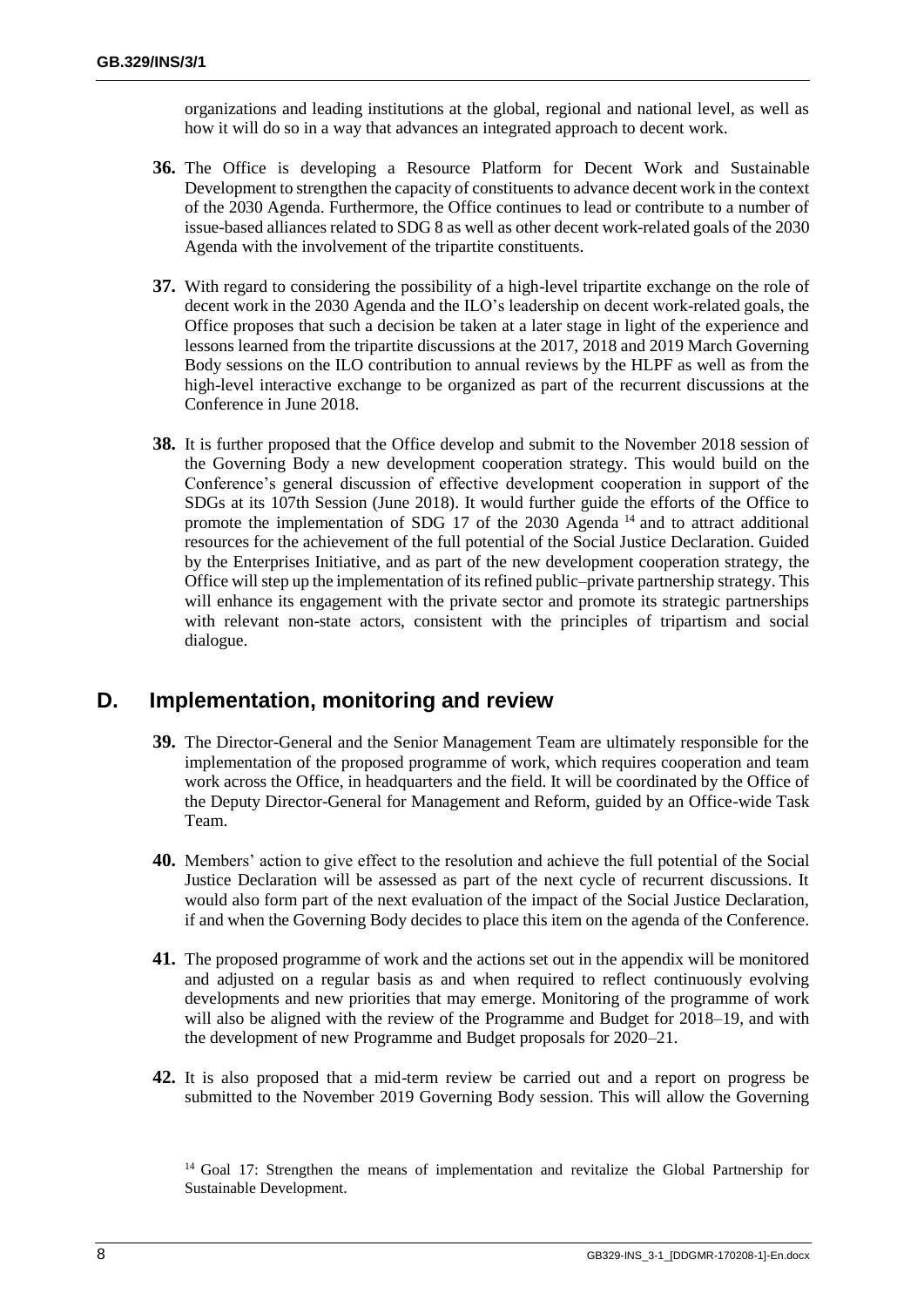Body to adjust the proposed programme of work in line with lessons learned as well as the outcomes of the Conference in June 2019. It will also help ensure that the integrated approach to decent work is fully incorporated into any new initiatives in follow-up to the Conference in 2019 and into the next ILO's Strategic Plan for 2022–25.

## **Draft decision**

**43.** *The Governing Body requests the Director-General to implement the proposed programme of work to give effect to the evaluation of the impact of the Social Justice Declaration, taking into account the guidance provided during the discussion at the present session of the Governing Body.*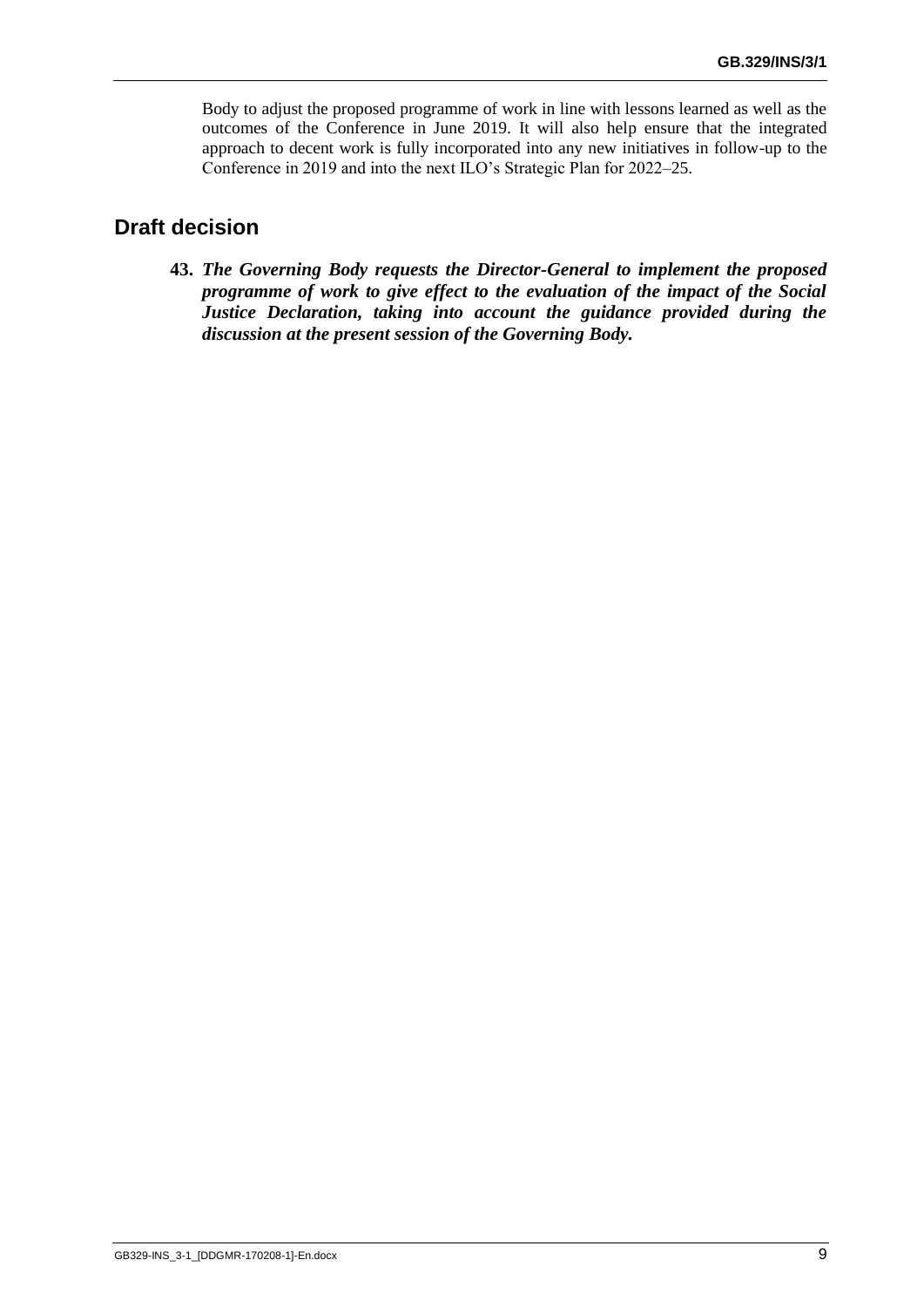# **Appendix**

| Areas of action |                                                                                             | <b>Proposed actions</b> |                                                                                                                                                                                                                                                                                                                             | Indicators and targets                                                                                                                              | <b>Timeline</b>                                                                 |
|-----------------|---------------------------------------------------------------------------------------------|-------------------------|-----------------------------------------------------------------------------------------------------------------------------------------------------------------------------------------------------------------------------------------------------------------------------------------------------------------------------|-----------------------------------------------------------------------------------------------------------------------------------------------------|---------------------------------------------------------------------------------|
|                 | 1. Standards system                                                                         |                         | 1.1. Draft proposals for making better use of article 19, paragraphs 5(e)<br>and 6(d), of the ILO Constitution as called for in the resolution<br>(see also 2.1 concerning the contribution of General Surveys and<br>the related discussion by the Committee on the Application of<br>Standards and recurrent discussions) | Subject to the decision of the Governing Body on the<br>Standards Initiative in March 2017*                                                         | Subject to the decision of the<br>Governing Body on the<br>Standards Initiative |
|                 | 2. Recurrent<br>discussions                                                                 |                         | 2.1. Submit final proposal for a framework of modalities to better focus<br>recurrent discussions in the new cycle, including specific measures<br>to strengthen linkages to General Surveys                                                                                                                                | Framework for recurrent discussions is adopted by the<br>Governing Body in November 2017                                                            | March-November 2017                                                             |
|                 |                                                                                             |                         | 2.2. Implement the new five-year recurrent discussion cycle and apply<br>the adopted framework                                                                                                                                                                                                                              | All future recurrent discussions under the new cycle are<br>organized in accordance with the new framework                                          | July 2017-December 2023                                                         |
|                 | 3. Strengthening the<br>results-based<br>framework and<br>Decent Work Country<br>Programmes |                         | 3.1. Further review the ILO results framework and propose ways to<br>improve it in the Programme and Budget proposals for 2020-21                                                                                                                                                                                           | Improved results framework is reflected in the Programme<br>and Budget proposals for 2020-21                                                        | June 2018-June 2019                                                             |
|                 |                                                                                             |                         | 3.2. Submit a proposal for a two-year integrated and consolidated policy<br>outcome reporting within the framework of four strategic objectives                                                                                                                                                                             | Proposals are adopted by the Governing Body in<br>November 2017                                                                                     | March 2017-November 2017                                                        |
|                 |                                                                                             |                         | 3.3. Ensure new DWCP guidance is applied throughout the cycle for all<br>new DWCPs with greater ownership and oversight of constituents                                                                                                                                                                                     | All new DWCPs are designed and implemented in<br>accordance with new guidance                                                                       | March 2017-December 2023                                                        |
|                 |                                                                                             |                         | 3.4. Develop or update new tools for staff and constituents for the<br>design, implementation, monitoring, review and evaluation of<br><b>DWCPs</b>                                                                                                                                                                         | Appropriate tools finalized and made available to constituents<br>and staff by December 2017                                                        | March-December 2017                                                             |
|                 |                                                                                             |                         | 3.5. Submit and implement a revised evaluation policy and strategy<br>for 2018-21 to further improve the evaluation and accountability<br>culture                                                                                                                                                                           | Policy adopted by the Governing Body in November 2017                                                                                               | March 2017-December 2021                                                        |
|                 |                                                                                             |                         |                                                                                                                                                                                                                                                                                                                             | Strategy adopted by the Governing Body in March 2018<br>and implemented in a timely manner                                                          |                                                                                 |
|                 | 4. Institutional capacity<br>development                                                    |                         | 4.1. Develop and submit to the Governing Body at its March 2019<br>session a new ILO-wide strategy for institutional capacity<br>development and implement the strategy                                                                                                                                                     | Strategy adopted by the Governing Body in March 2019                                                                                                | March 2018-March 2019                                                           |
|                 |                                                                                             |                         | 4.2. Strengthen the awareness, understanding and capacity of<br>constituents to advance the integrated approach to decent work                                                                                                                                                                                              | Capacity development and training programmes at the<br>Turin Centre incorporate modules on the Social Justice<br>Declaration's integrated approach  | March 2017-December 2023                                                        |
|                 |                                                                                             |                         |                                                                                                                                                                                                                                                                                                                             | Self-guided distance learning module on the Social Justice<br>Declaration launched by December 2017 on the electronic<br>campus of the Turin Centre |                                                                                 |